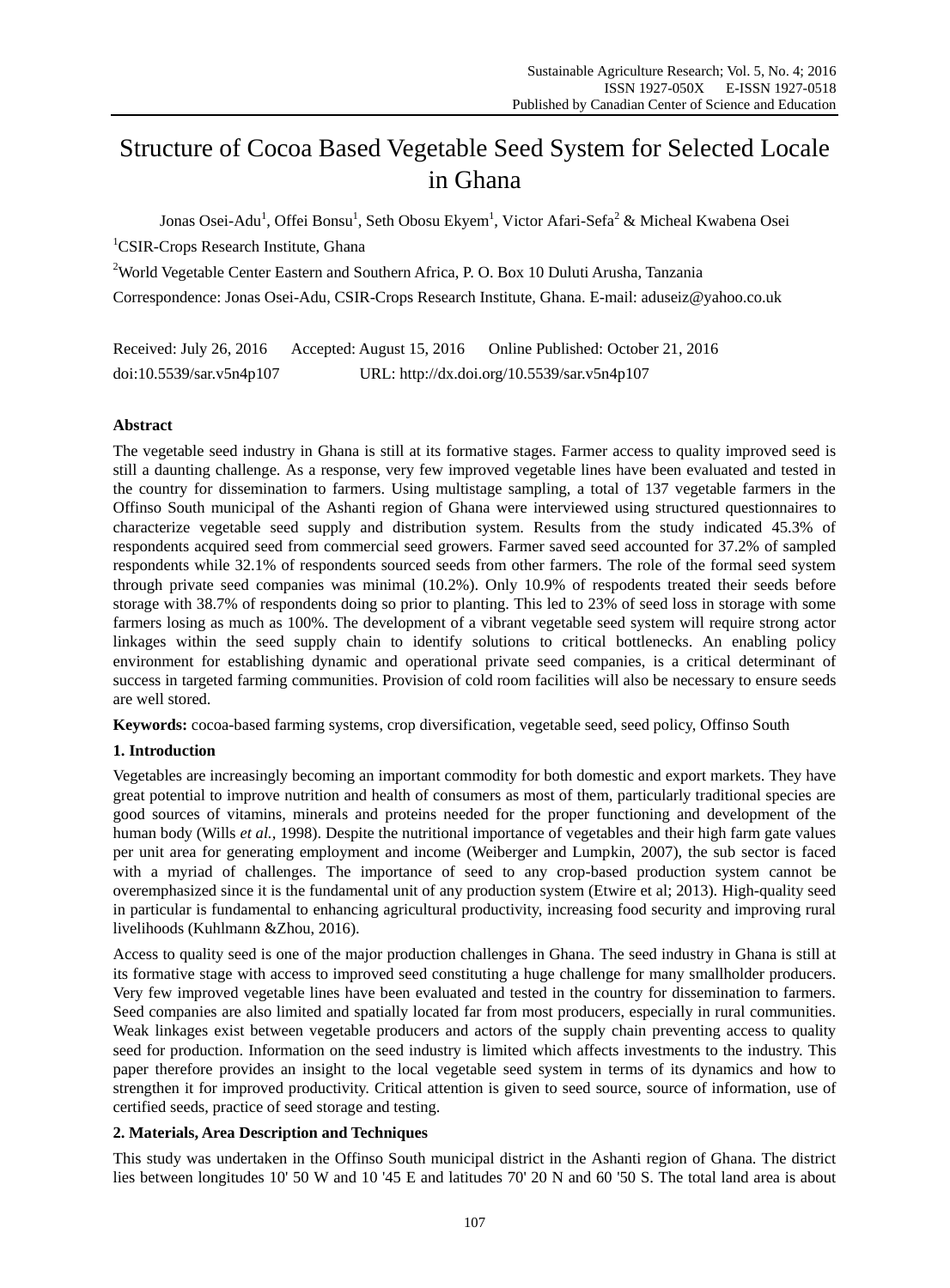741 kilometers square. The municipal shares boundaries with the Offinso North District Assembly in the North, Ahafo Ano South District Assembly in the West and Afigya Skyere District Assembly in the East, Atiwma Nwabiagya District Assembly and Kawbre District Assembly in the South. Using multistage sampling technique, 137 vegetable producers who cultivate various crops including cabbage, okra, tomatoes, garden eggs and leafy vegetables within a predominantly cocoa based system were randomly sampled for the study. The first stage was the purposive selection of Offinso South Municipal where the AVRDC cocoa based vegetable project was been implemented. The second stage was the purposive sampling of communities involve in the project with the last stage been the random selection of farmers from project communities. Sampled farmers were interviewed with the aid of a structured questionnaire. Data generated included source of seed, practice of seed treatment, seed storage, sources of information on seed and role of actors in the seed supply chain. Data was analysed using descriptive statistics and inferential graphs.

#### **3. Results and Discussions**

The Ghana seed system is a hybrid of the formal and informal system with scanty information (Etwire et al., 2013). Two main segments of the system are the formal and informal seed systems. The formal seed system is well structured and coordinated by governmental agencies such as the research institutions and the Ministry of Food and Agriculture (MoFA). The Plant Protection and Regulatory Directorate of MoFA is the responsible directorate for monitoring and certifying seed development and multiplication. It does this through its seed inspection and certification division.

Breeding and variety development in the country is carried out by research institutions under the Council for Scientific and Industrial Research (CSIR) in collaboration with other international partners. The Universities in the country also develop and test varieties leading to seed development. New variety development requires the institutions with the requisite mandate to go through a vigorous process of gene identification, crosses and or use of biotechnology, setting up of on-station and on farm trials and several years of multi location trials. Economic analysis is carried out prior to the release of a variety to ascertain the economic viability or otherwise to farmers in reducing either cost of production or enhanced yields for higher incomes.

Multiplication and distribution of seed is through the formal and informal seed system. With regards to the formal system, research institutions and the universities develop the breeder and foundation seeds. Breeder seeds are passed on to MoFA for multiplication and production of foundation seed. Foundation seed gets to seed companies and seed producers to produce certified seed. Farmers access certified seed from seed companies and seed producers.

Due to the weak linkages and poor financing of the formal seed system, the role of the informal seed system cannot be over emphasized. Farmers often recycle their own seeds from their harvest. Use of farmer saved seed typically leads to high incidence of pest and diseases thereby affecting the quality and quantity of yield.

The vegetable seed system is not different from the main seed system in the country. It is however, weak in terms of seed supply for crops such as tomatoes, garden eggs, okra and others. However, pepper seeds can be found relatively easier in some agricultural input shops. The informal seed system is the main routine for vegetable seed distribution in the country. Vegetable Seed marketing and quality assurance is relatively weak and developing.

The source of seed for vegetable production like any other crop is very critical to ensure good quality seedlings and optimal growth in the field after transplanting. Seed viability has direct effect on yield performance and thus ensuring use of quality seed is very essential. The result indicates that 45.3% of respondents acquired their vegetable seeds from private seed growers who were in the communities or elsewhere (Figure 1). This is in consonant with Etwire et al. 2013 who found that 88.2% of Ghanaian farmers generally obtained seeds through agro input dealers. What was difficult to determine was the quality of seed been offered to these farmers. Farmer saved seed was also another important source (37.2%) as well as sourcing of seed from other farmers (32.1%). This confirms the fact that majority (over 80%) of smallholder farmers in Africa mainly obtain their seeds from informal channels which include farmers' own saved seeds, seed exchanges among farmers and finally purchases from the local seed markets (Rajendran et. al., 2016; Louwaars and De Boef, 2012; Maredia et al., 1999; Crissman et al., 1993).

Development of a seed system requires diverse complementary supply channels of distribution so as to strengthen supply points and distribution outlets. The role of private seed companies was found to be minimal as depicted by 10.2% of respondents sourcing seed from them. This was due to the spatial, time, value and information gaps that exist between them and producers.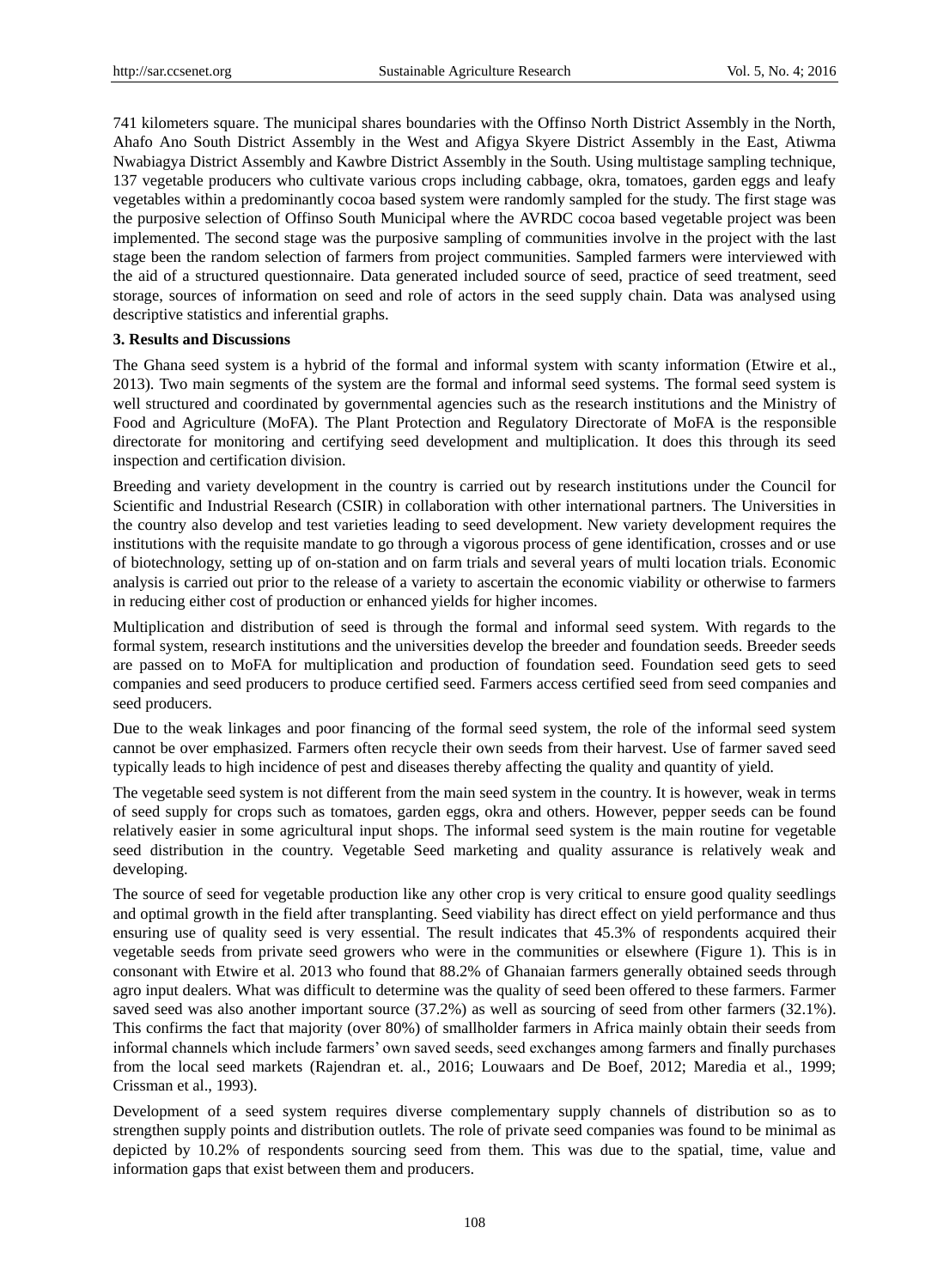

Figure 1. Source of seed

Source: Field Survey, 2015

Seed quality is an important determinant of seed germination. As indicated, most farmers sourced their seeds from sources for which it was difficult to ascertain the quality. About 49% (Figure 2) of respondents claimed they were able to determine seed quality. They could however, only assess seed quality in the field through what is often referred to as "neighbour certification" (Lyon andAfikorah-Danquah, 1998). Neighbour certification is the physical observation of the vegetative performance of a crop as a proxy for seed quality. This method is not scientifically robust and is done after planting reducing the probability of detecting poor quality seeds before planting. Building capacity of farmers in seed testing will be an important means to strengthen the current seed supply and distribution system.



Figure 2. Ability to determine seed quality

Source: Field Survey, 2015

One of the biggest problems confronting vegetable farmers in Ghana is the high incidence of diseases and pests which ravage their crops (Asare & Micah, 2014). To prevent rodent attacks and other insects, seed treatment is very critical in ensuring the quality of seeds stored is not compromised during storage and before planting. However, respondents in the study area gave little attention to seed treatment. Only 10.9% treated their seeds before storage and 38.7% (Figure 3) before planting. This result is similar to findings by Tripp et al; (1998) who indicated the mean germination rate for cowpea farmers in Wenchi was 65.7% and 70.3% for Akatsi lower than the Ministry of Food and Agriculture's acceptable standard of 75%. The success of a viabrant seed system in the area will therefore require capacity building in seed treatment.



Figure 3. Seed treatment

Source: Field Survey, 2015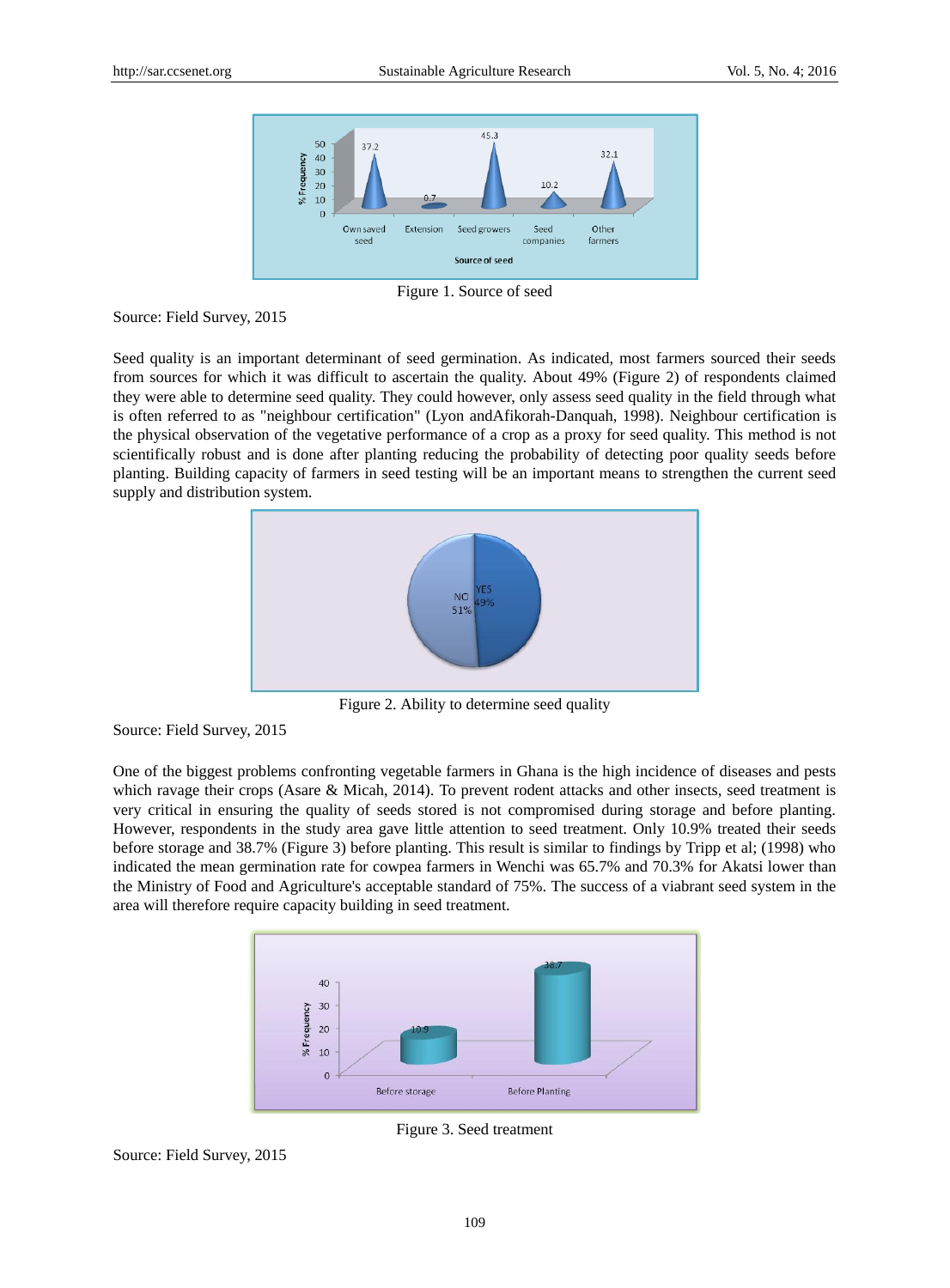With only 10.9% of respondents treating seed before storage, 23% (Figure 4) of seed stored was lost in stoarge with some farmers lossing 100%. This affects the amount of seed available for planting and reduces the farmers ability to cultivate larger acreage. The end result is reduced output leading to reduced income and its effects on food and nutritional security.



Figure 4. Percentage waste in storage

Source: Field Survey, 2015

To avoid rodent and other insect attack, the use of botanical extracts like neem is highly recommended. This is due to its availability and cost effectiveness. Its use in the study area was however, very limited such that only 2% (Figure 5) of respondnets indicated the use botentical extrct for seed treatment. Capacity building on the preparartion and use of these extracts will therefore be very important in stregthen the seed system in the area.



Figure 5. Use of Botanical extract for seed treatment

Source: Field Survey, 2015

Farmers within the study area receive technical information about seed from different sources . The role of farmer to farmer dissemination was confirmed in terms of serving as a major source of information on seed. About 68% (Figure 6) of respondents had information on seed from other farmers. This was followed with 16% from Agricultural extension and 6% from electronic media. Improved seed production technology dissemination should therefore focus on farmer to farmer approaches with an intergration of electronic media. Electronic media has the advantage of wide coverage and exploring its use will help reach a larger audience.



Figure 6. Source of message on seed

Source: Feild Survey, 2015

The role of farmer to farmer technology dissemination is still relevant in current production systems. Findings of this study show that 53.3% of respondents have a strong association with other farmers. About 40.1% and 38.7% (Table 1) also indicated their interection with extension services and land onwers respectively. Strengthening the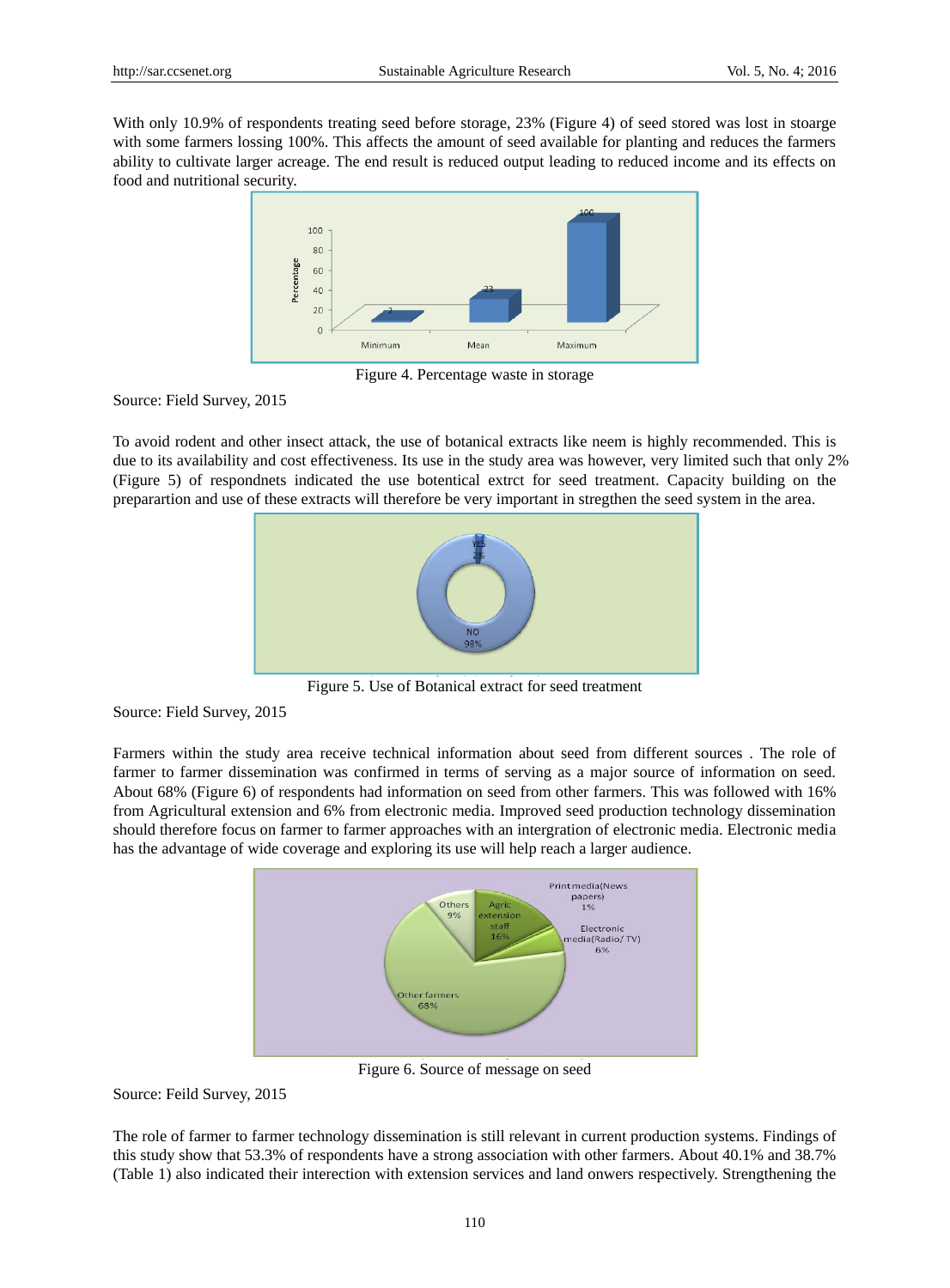seed system will therefore required close collabration with lead farmers in the communities, extension services and land owners for effective technology disseminationa and adoption.

Table 1. Association with supply chain actors

| Actors of the seed chain  | % Frequency |
|---------------------------|-------------|
| Seed grower/companies     | 26.3        |
| Other farmers             | 53.3        |
| <b>Extension services</b> | 40.1        |
| Financial institutions    | 21.2        |
| Land owners               | 38.7        |
| Water supplies            | 0.7         |
| Spraying gangs            | 5.1         |

Source: Field Survey, 2015

The importance of any association is the benefits that accrue from that association. From the study, four major benefits accrue from association of respondents with supply chain actors namely; sale of seed, training, land for production and access to credit. Benefits in terms of association from other farmers was mainly on the sale of seed (32.8%). Extension supported respondents with training (29.2%) and financial institutions with credit  $(16.1\%)$ .

Table 2. Type of association with seed supply chain actors

|                               | Sale of seed | <b>Training</b> |      | Credit Land for production | <b>Spraving services</b> | <b>Control of Chemicals</b> |
|-------------------------------|--------------|-----------------|------|----------------------------|--------------------------|-----------------------------|
| Seed grower/companies         | 24.8         | 5.1             |      |                            |                          |                             |
| <b>Other Farmers</b>          | 32.8         | 6.6             | 5.8  | 2.2                        | 2.2                      |                             |
| <b>Extension services</b>     |              | 29.2            | 0.7  | 0.7                        |                          | 2.9                         |
| <b>Financial institutions</b> |              | 2.9             | 16.1 |                            |                          |                             |
| <b>Land owners</b>            |              |                 |      | 26.3                       |                          |                             |

Source: Field Survey, 2015

Seed certification is another important parameter in ensuring seed quality. With some respondents claiming they are able to determine seed quality, it was important to find out whether they have access to certified seed. From the study, 39% (Figure 7) had access to certified seed. This creates a high deficit for which the market potential exists for certified seed production and supply.



Figure 7. Use of Certified Seed

Source: Field Survey, 2015

#### **4. Conclusion and Recommendations**

The vegeble seed supply and distribution system in the study area is at the rudimentary stages of developmment and requires a lot of support to become vibrant to meet growing demands of smallholders. Farmers still relied on farmer saved seed (37.2%) and seed from other farmers (32.1). Acces to technical information was heavily dependent on collegue farmers (68%). Seed distribution channels were poorly linked with limited access to financial credit. Seed viability cannot be assured since very few farmers had access to certified seed (39%) and had no scientific way of deremining viability. Poor supply chain actor linkges was a constraint to developing a vibrant seed system. The low level of seed treatment before storage (10.9%) and before planting ( 38.7%) led to huge losses (23%) affecting quality and quantity for planting. The rate of gemination is also affected resulting in low yields. It is therefore important to find pertinent solutions to constraints affecting the vegetable seed systemto increase vegetable crop productivity. The following are therefore recommended;